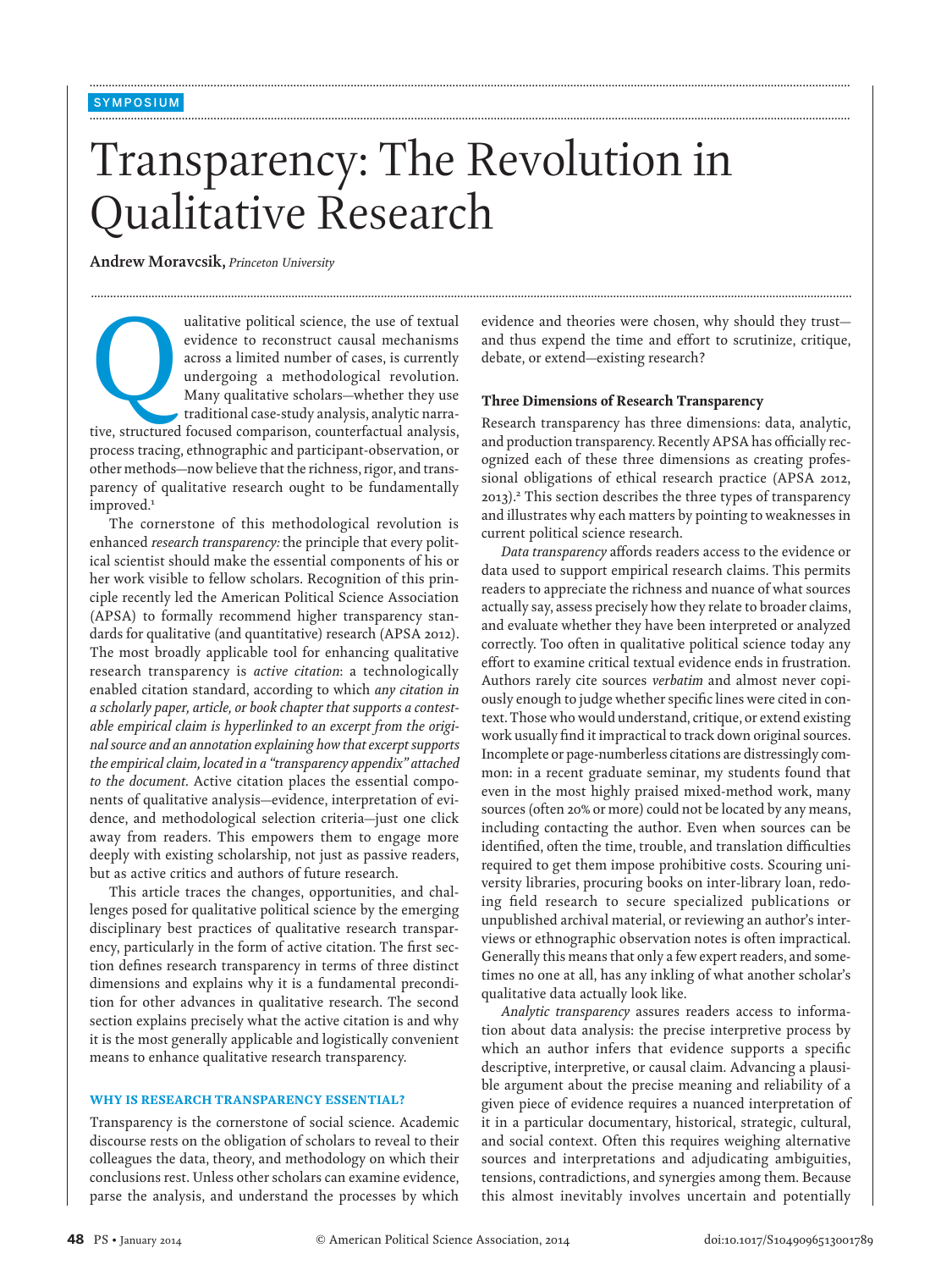contestable interpretations, analytical transparency requires that scholars provide an account of the basis on which they reached particular conclusions.

Whereas in the past analytic transparency remained at least theoretically feasible in published qualitative political science, which widely employed classic discursive footnotes, today it is largely precluded. Tighter word limits and the spread of so-called scientific citation forms designed for methodological approaches in which nonqualitative scholars only cite other secondary work, not actual evidence, make it nearly impossible for qualitative scholars to document claims properly.3 Even when qualitative evidence is properly cited, it often remains

on existing secondary sources, published primary material, or archival documents, interviews, ethnographic notes, and other primary evidence assembled by the author, it is almost invariably impossible for anyone except a few experts, often in different fields, to render even a *prima facie* assessment of how representative that data is. Very little scholarship explicitly mentions, let alone addresses in detail, the selection criteria for evidence. As regards method, qualitative analysts often discuss case selection, yet explicit discussions of specific methodological choices in how to design process tracing, counterfactual analysis, analytic narratives, ethnographic studies, or structured focused comparison are rare. Only with

*Today qualitative political scientists seldom achieve a high degree of production transparency.5 Whether research rests on existing secondary sources, published primary material, or archival documents, interviews, ethnographic notes, and other primary evidence assembled by the author, it is almost invariably impossible for anyone except a few experts, often in different fields, to render even a* prima facie *assessment of how representative that data is.*

**...............................................................................................................................................................................................................................................**

**...............................................................................................................................................................................................................................................**

obscure to readers precisely how descriptive, interpretive, and causal inferences were drawn, or what uncertainty attaches to each such analytical claims.4 Only in exceptional cases are tensions among conflicting data sources addressed.

*Production transparency* grants readers access to information about the methods by which particular bodies of cited evidence, arguments, and methods were selected from among the full body of possible choices.Consider first evidence. Social scientific research results always face the concern that the particular observations—the measures, cases and sources—that an author has selected reveal only a subset of the data that could be relevant to the research question. This raises the danger of selection bias, which can occur due to conscious manipulation, unconscious "confirmation bias," or just plain sloppiness. This isa particular concernin data selection for qualitative case study work,inwhich scholars generallyhand-pick sources, rather than using preassembledaggregate datasets.What, besides their conscience, prevents authors from cherry-picking evidence more likely to support a preferred description, interpretation, or causal theory? Similar concerns arise around the selection of specific theories, hypotheses, and methods: scholars must inevitably select certain frames, interpretations, theories, and methods for intensive attention, while setting others aside. (This conception of production transparency is broader than that in APSA standards,which only cover how datais selected (cf.APSA 2012, 2013).) Production transparency requires that scholars explain to the reader how such choices of evidence, theory, and method were made. At the very least, it gives readers a better awareness of the potential biases that a particular piece of research may contain.Atmost, the need for scholars tomake this explicit will encourage and assist them to conduct less biased research.

Today qualitative political scientists seldom achieve a high degree of production transparency.<sup>5</sup> Whether research rests

regard to the range of theories considered is there a common research practice (the "literature review") to provide some modest assurance that a proper range of explanations has been considered.

Data, analytic and process transparency concerns may seem picayune, yet they can be enormously important. Consider the example of Sebastian Rosato's recent book, *Europe United: Power Politics and the Making of the European Community* (Rosato 2011). Few scholarly works have received more scrutiny: it was published in a major book series, as an article and the subject of a symposium in *International Security*, and as a guide for current policy makers in *Foreign Policy*.Yet in all that time no one detected what two scholars who publish regularly in other disciplines quickly spotted: it establishes central theoretical claims by consistently cherry-picking sources and, more troublingly, by explicitly misreading or citing out of context many documents (often easily available secondary sources) to say precisely the opposite of what they unambiguously state. These biases drive the book's results. (Moravcsik 2013a; Lieshout 2012) Without greater transparency in political science, errors such as these are unlikely ever to be detected or debated. The truth is that we have no idea how reliable most existing qualitative political science really is.

# Transparency: A Precondition for Improving Qualitative Research

Transparency is an essential foundation for rule-governed and intersubjectively valid social science research, in that it permits scholars to assess research and to speak to one another. It is also a precondition for any other advances in social science method, theory and data collection. As a recent draft APSA report on qualitative methods concludes (APSA 2013):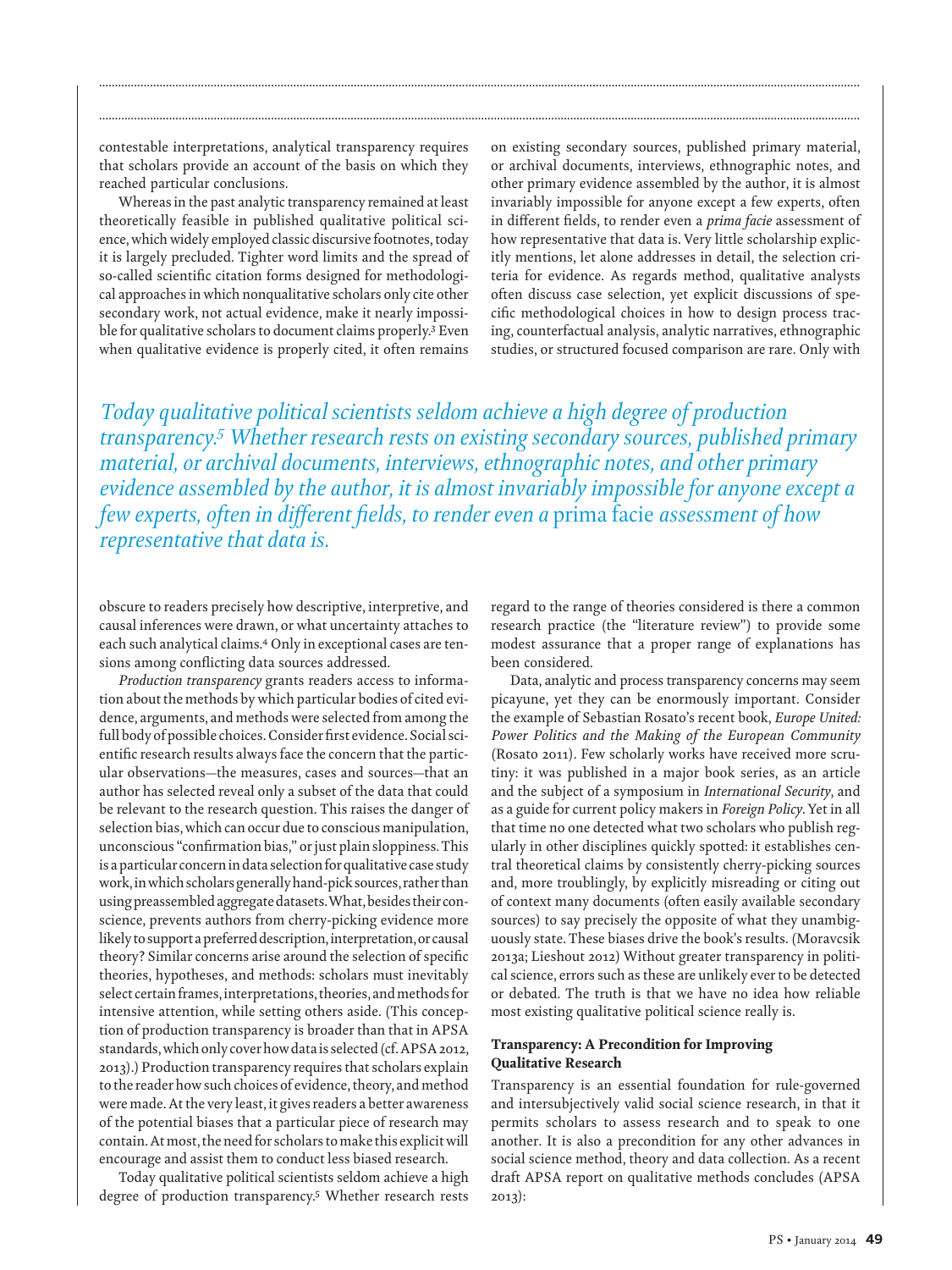"Scholarly communities in the social sciences, natural sciences and evidence-based humanities can only exist if their members openly share evidence, results and arguments. Transparency allows those communities to recognize when research has been conducted rigorously, to distinguish between valid and invalid propositions, to better comprehend the subjective social understandings underlying different interpretations, to expand the number of participants in disciplinary conversations, and to achieve scientific progress."

In other words, any improvements in the quality of research presume transparency. Social scientists may assemble massive datasets and copious citations, deduce clever arguments from sophisticated theories, and use state-of-the-art methods, yet without transparent foundations, these serve no clear purpose, given that neither author nor reader can distinguish more and less compelling interpretations, accurate and inaccurate descriptions, or valid and invalid hypotheses.

Transparency is therefore not simply a precondition for assessing the quality of existing qualitative work, but also for encouraging and rewarding empirical, theoretical and methodological excellence in qualitative research. Without transparency, relatively little incentive exists to acquire new skills, collect better evidence, conduct superior data analysis, or render theory more accurate empirically. Aside from following methodological fashion, what external incentive does an individual scholar in a non-transparent setting have to improve research? Contemporary qualitative case study work in political science, which often lacks transparency, provides a useful illustration. Scholars today, especially graduate students and younger researchers, hesitate to invest in detailed linguistic training, deep area and functional expertise, intensive field work, and rigorous presentation and analysis of qualitative documentation. Scholarly debates and symposiums, journal reviews, and professional assessments of qualitative political science rarely assess its richness or rigor or question the empirical veracity of specific empirical claims (i.e., to what extent textual evidence actually supports theoretical claims). Instead, qualitative debates tend disproportionately to focus on abstract theoretical disagreements. So-called multi-method dissertations tend to invest years in careful and transparent formal models and statistical analysis, then in the final months quickly sketch in lower quality case studies.

For similar reasons, recent decades have seen a profusion of innovative but largely ignored methodological advice on how to better use sophisticated techniques of qualitative causal inference, including conventional narrative, counterfactual analysis, analytic narrative, structured focused comparison, process tracing, and ethnographic and participant observation.6 Such techniques are surprisingly rarely used in empirical work, let alone in a sophisticated or innovative manner. One reason is that, without transparent evidence and data analysis, it is difficult to demonstrate to readers that empirical results are thereby more conclusive. The old adage that "one can prove anything with a case study" continues to be a self-fulfilling prophecy, even when methodologists have now conclusively shown it need not be so.

# ACTIVE CITATION: THE CORE INSTRUMENT OF QUALITATIVE RESEARCH TRANSPARENCY

**...............................................................................................................................................................................................................................................**

The revitalization of qualitative methods in recent years has focused on various tools for promoting research transparency. These include data archiving, qualitative data-basing, hyperlinks, traditional citation, and active citation.All areindispensable instruments for particular purposes. Data archiving is useful for preserving modest-sized collections of field data, such as interviews, ethnographic notes, and informal documents, although it suffers from major logistical, intellectual property, and human subject limitations.7 Databases (using programs such as Access, Filemaker, or Atlas) can be extremely useful to manage qualitative data, particularly to support specific research designs where a moderate amount of evidence is analyzed to estimate and manipulate relatively few predefined variables across several cases, using intensive coding and mixed-method data analysis (Lieberman 2010). Yet they are relatively inflexible and have high up-front costs. Hyperlink citations to online sources, on the model of modern journalism and disciplines such as law and medicine, works for certain narrow applications of on-line research. Yet it fails to accommodate the majority of political science sources that are not found online or accessible under intellectual property law and human subject restrictions, as well as running up against the problem that links are surprisingly unstable over time. Currently, conventional footnotes remain the main instrument to assure research transparency, and they can work for simple cases.Yet as usedin political science today, as we have seen, they often fail to provide a high degree of data, analytic or production transparency.

Active citation, by contrast, offers a general standard and format for presenting qualitative results that is far more general, flexible, logistically convenient, and epistemologically appropriate. Active citation envisages that *any empirical citation be hyperlinked to an annotated excerpt from the original source, which appears in a "transparency appendix" at the end of the paper, article, or book chapter*. The text of the article and the normal citation (footnote, endnote, or in-text citation) remain as they are now. Active citation requires only that the citation be complete and precise—a requirement already almost universally in place today, even if not always adhered to.

The distinctive quality of active citation involves the creation of a *transparency appendix* attached to the document. Each citation in the main text to a source that supports a contestable empirical claim is hyperlinked to a corresponding entry in the transparency appendix. Each entry contains four elements, three mandatory and one optional:

- (1) a copy of the full citation
- (2) an excerpt from the source, presumptively at least 50–100 words
- (3) an annotation explaining how the source supports the claim being made
- (4) optionally, an outside link to and/or a scan of the full source.

Figure 1 summarizes this format.While it is designed primarily with traditional textual sources in mind (e.g., primary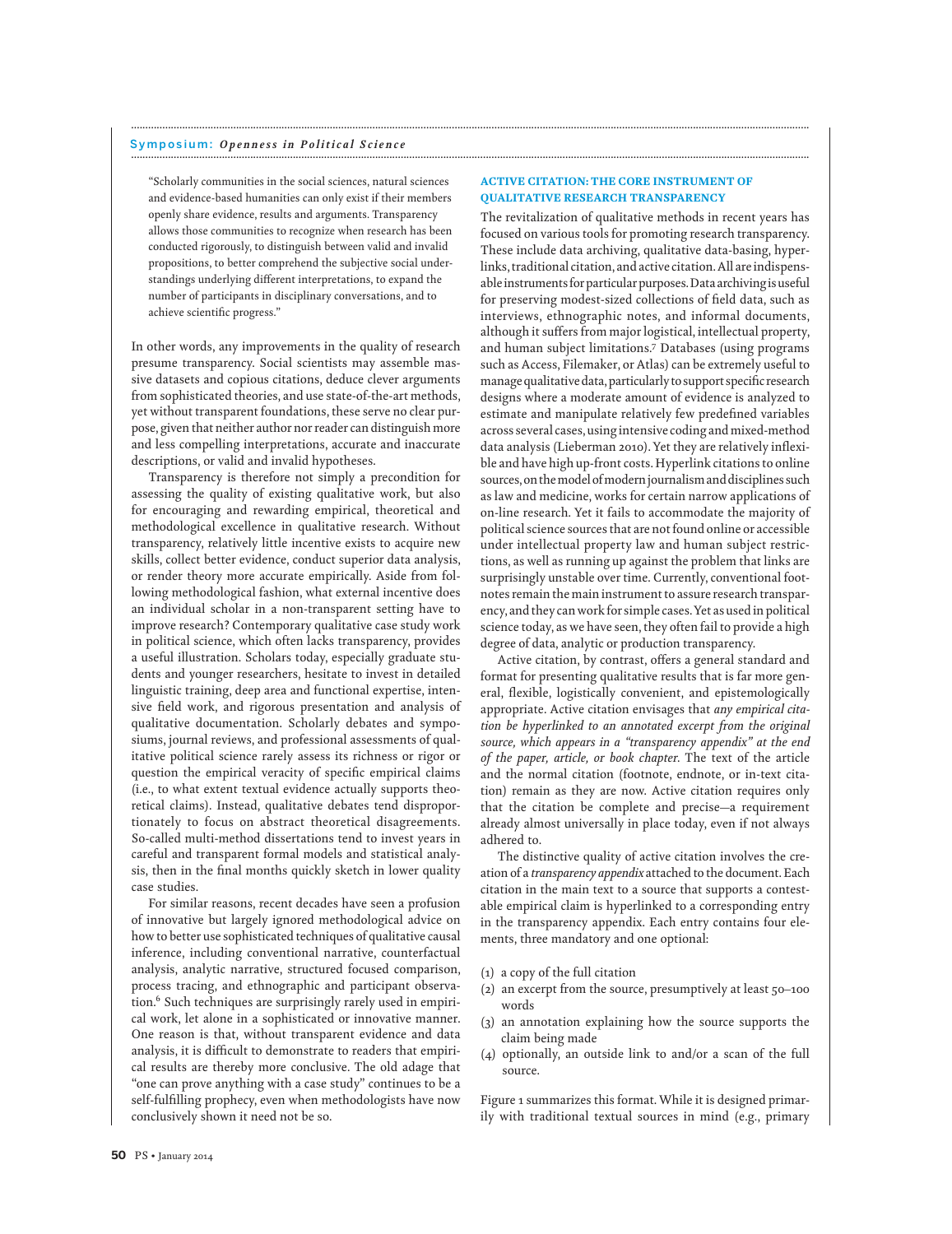# *Figure 1.*



**...............................................................................................................................................................................................................................................**

**...............................................................................................................................................................................................................................................**

textual documents, published primary sources, interview or focus group data, oral histories, field notes, diaries and personal records, press clippings, pamphlets, and secondary sources), it is also compatible with photographs, maps, posters, art, audio clips, and other audiovisual material. The transparency index also contains special entries, one at the start and others if needed to support specific citations, which specifically address production transparency: how data, theories, and methods were chosen and by what process the research was done. For journals, the appendix would lie outside of conventional word limits and in most cases, one suspects, would only appear in the online version of the journal. To see an example of an active citation, pertaining to remarks of Thaddeus Stevens in Steven Spielberg's recent film, *Lincoln*, click on the "activated" citation to this sentence or, if you are reading this in hard copy, go to the link listed in the corresponding reference at the back of the article (Moravcsik 2013b).

Active citation enhances data, analytic, and production transparency with relatively modest changes and logistical demands, as compared to current scholarly practices. In most respects it is a conservative reform, involving only proper application of current standards, a modest extension of traditional practices, or the adoption of best practices from other disciplines. The core notion of active citation, namely that qualitative scholars must provide greater access to data and analysis, is already commonplace in fields such as law, public policy, journalism, classical philology, education and history. The use of electronic resources and appendices to achieve transparency is a staple of natural sciences, medicine, and law. The use of these techniques as "best practices" in other fields suggests that its demands are not logistically onerous or unreasonable.

Active citation straightforwardly bolsters data transparency by providing a brief excerpt of the source material, presumptively 50–100 words. If intellectual property, human subject, and logistical considerations permit, a scan or outside link can also take the reader to the full source. Active citation

bolsters achieves a high degree of analytic transparency by including an annotation in the appendix entry, in which the author explains how and why the source supports the claimin themain text. This can also be used to elaborate any ambiguity, ambivalence, or uncertainty about that judgment, and to highlight the context (evidentiary, historical, cultural, social, or political) in which it was made.Active citation enhances procedural transparency by providing for entries in the transparency appendix—a specially dedicated one at the beginning and others as needed to support citations—to address issues of procedural transparency: how data, theories, and methods were chosen, and by what process the research was done.All of thisis extremely convenient from the perspective of other scholars, because active citation connected all this information to the article, just one click away for the reader.

Active citation involves only a minor increase in workload for editors and authors. Only some

citations need to be activated: not background references to literature reviews, theoretical debates or uncontested facts, but only those involving contestable empirical points. In a world in which scholars increasingly collect documents, conduct interviews, copy secondary sources, and keep records electronically, it is far less difficult than it once was to store, access, and input textual data—particularly if one anticipates active citation from the start. The standard remains deliberately flexible, so as not to create an undue burden on qualitative researchers who work under widely varying circumstances. The 50–100 word length of the excerpt, for example, is only a presumptive minimum. The actual length may be shorter or longer, and in extreme cases, with proper cause, may be replaced by a summary or omitted altogether. No one can be expected to cite verbatim text that cannot legally be excerpted, that is inconsistent with human subject or other institutional review board restrictions, or that imposes an undue logistical burden on the scholar. An article based on confidential interviews with Chinese military officers will probably not be as copiously sourced as one on nineteenthcentury British documents. An interview that was not taped or transcribed cannot generally be cited *verbatim*. Such circumstances can be explained in the annotation. At the same time, more fortunate or ambitious scholars are able to reveal more detailed and extensive evidence, since the format retains the possibility for optionally inputting scanned documents or linking to online sources as a supplement to the transcribed excerpt. Over time, different research communities will likely develop distinctive practices and expectations concerning appropriate levels of documentation, reflecting their distinctive constraints.

The length of the annotation is subject to guidelines, but similarly remains ultimately at the discretion of the author. If the link between claim and evidence is obvious, straightforward, or trivial, one sentence should do. If the link is problematic and important, the author can and should explain it in detail. To minimize the logistical difficulties, free add-on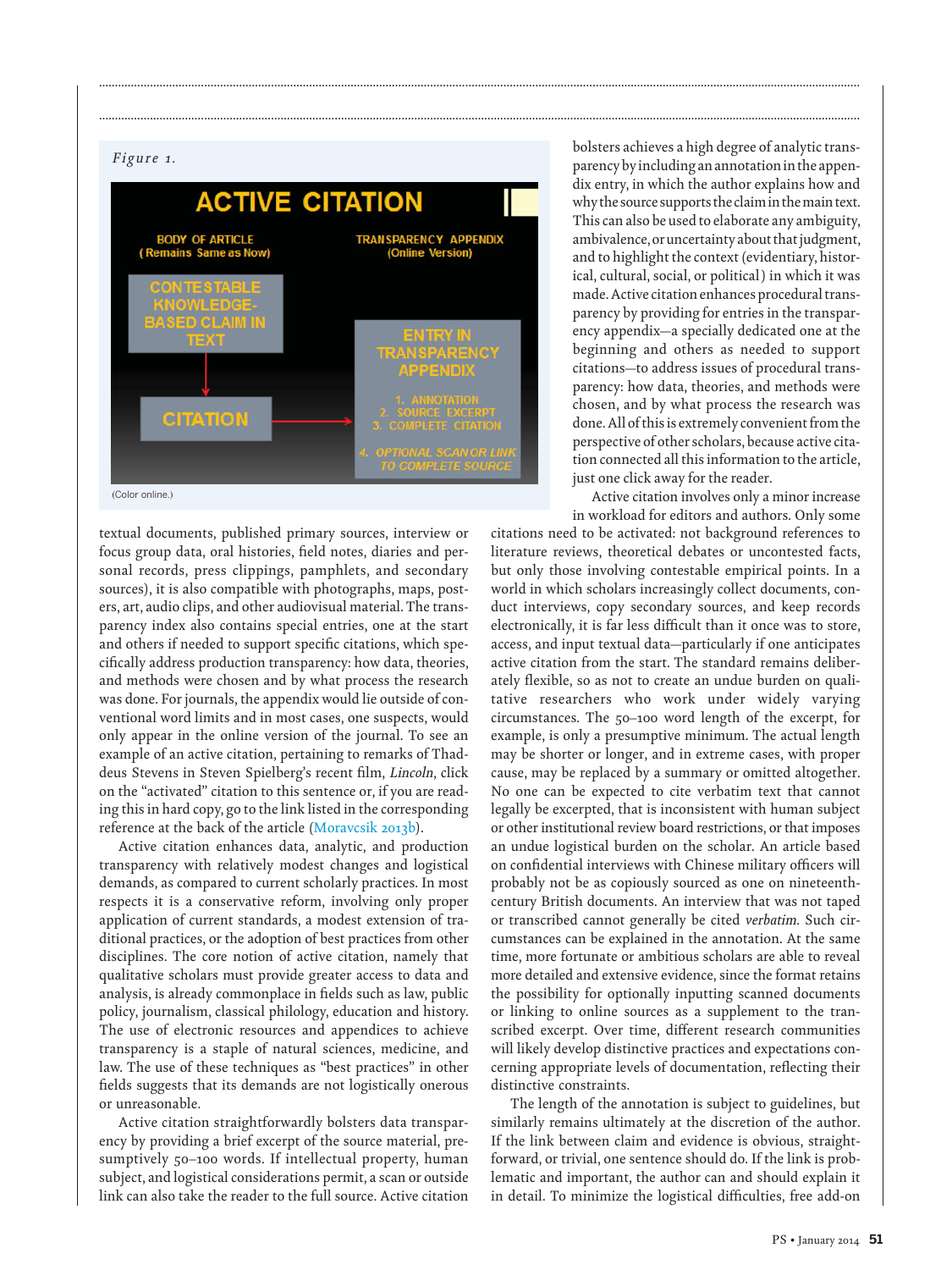software to MSWord (and eventually to LaTeX) is in development, which will automate the creation of the transparency appendix and its entries. Demonstration protocols already exist in current software (Moravcsik 2012b).

From the perspective of editors and publishers, active citation can be implemented with only minimal changes to existing paper journal and book publication formats. The main body of a scholarly work, including citation forms, remains unchanged, with the small exceptions of hyperlinks (in online versions) and full citations (already required but not always provided). Even article word limits—which have shrunk over

notion not just if one believes political science ought to be "replicable" in the strict sense that any given body of evidence can only be properly interpreted in a single way. No matter what their epistemology, anyone who seeks to generalize about politics should embrace efforts to multiply the variety and subtlety of case study evidence, and to increase the observations from which social scientists can draw descriptive and causal inferences. Those sympathetic to traditional history, interpretivist analysis, constructivist theory or critical social science may have even more reason to welcome enhanced transparency. Such scholars are keenly aware that

*Active citation involves only a minor increase in workload for editors and authors. Only some citations need to be activated: not background references to literature reviews, theoretical debates or uncontested facts, but only those involving contestable empirical points.*

**...............................................................................................................................................................................................................................................**

time in a way biased against qualitative scholarship—remain unchanged, with excess content appearing in appendices that resemble existing formats for quantitative or formal appendices, or "supplementary materials" appendices in natural science journals. Active citation can be used in parallel ways with unpublished papers, working papers, online publications, published articles, book chapters, or any other any scholarly form. This means that the transparency appendix could be part of the journal article submission, and would be subject to review thus eliminating the problem (which often arises with respect to quantitative work) of imperfect *ex post* enforcement of transparency rules. Journals may decide whether to publish the transparency appendix in the hard-copy version or only in online versions.

Active citation is currently being realized. The National Science Foundation (NSF) is funding a demonstration project, which has commissioned several dozen of the leading scholars in international relations and comparative politics to retrofit classic articles and forthcoming work to the active citation format. They will appear for public viewing on the Qualitative Data Repository at Syracuse University. The team running this program has developed a detailed set of guidelines covering the details of how to construct active citations. NSF funding is also being used to fund computer scientists, who are currently completing software add-ons to popular wordprocessing programs to automate the creation of a transparency appendix and the entry of individual entries. Conferences and workshops have been held on specific intellectual property, logistics, and human subject concerns, and discussions are being held with major journals and publishers, some of whom are working toward adopting the standard. Several journals are considering adoption.

## **CONCLUSION**

Regardless of their approaches to studying politics, all scholars should embrace the obligation research transparency creates to share with their colleagues critical evidence, interpretive judgments, and procedural decisions. This is an attractive

research conclusions often rest on subtle interpretive judgments drawn from ambiguous evidence about political choices made in specific social, cultural, gendered or institutional circumstances (Geertz 1973). Yet most readers of qualitative scholarship today find it difficult to "get inside the heads" of the individuals and groups that other political scientists study. The perceptions, beliefs, interests, cultural frames, identities, deliberative processes, and (often non-rational) strategic choices of those individuals and groups are more often assumed, asserted or implied than actually portrayed empirically. Active citation offers immediate access to the textual record, thereby permitting those real-world individuals and groups to speak directly to readers in their own voices. This can convey a more vivid and immediate sense of politics as it is actually lived, as well as a better understanding of why they act as they do. No one has an interest in anonymous and context-less political science.

Active citation also vindicates a deeper insight of traditional historical and non-positivist epistemologies, namely that comprehending political life is in many ways an essentially interpretive enterprise, one that requires that readers recognize and engage not just the world-views of the human subjects who are being analyzed, but also those of the scholars who conduct the analysis. By revealing these worldviews through enhanced data, analytical and production transparency, active citation can help convey not just a richer and more nuanced impression of political life, but a more accurate understanding of what real actors perceive as being at stake in it, why they make the decisions they do, why scholars who analyze those decisions disagree, and how their colleagues could generate new research insights in the future. For these reasons, qualitative research transparency is a standard that should bring together political scientists of all epistemological and theoretical persuasions.

#### ACKNOWLEDGMENTS

This discussion draws on Moravcsik 2010, 2012a, 2013a, forthcoming. I am grateful to Colin Elman, Tanisha Fazal, Gary